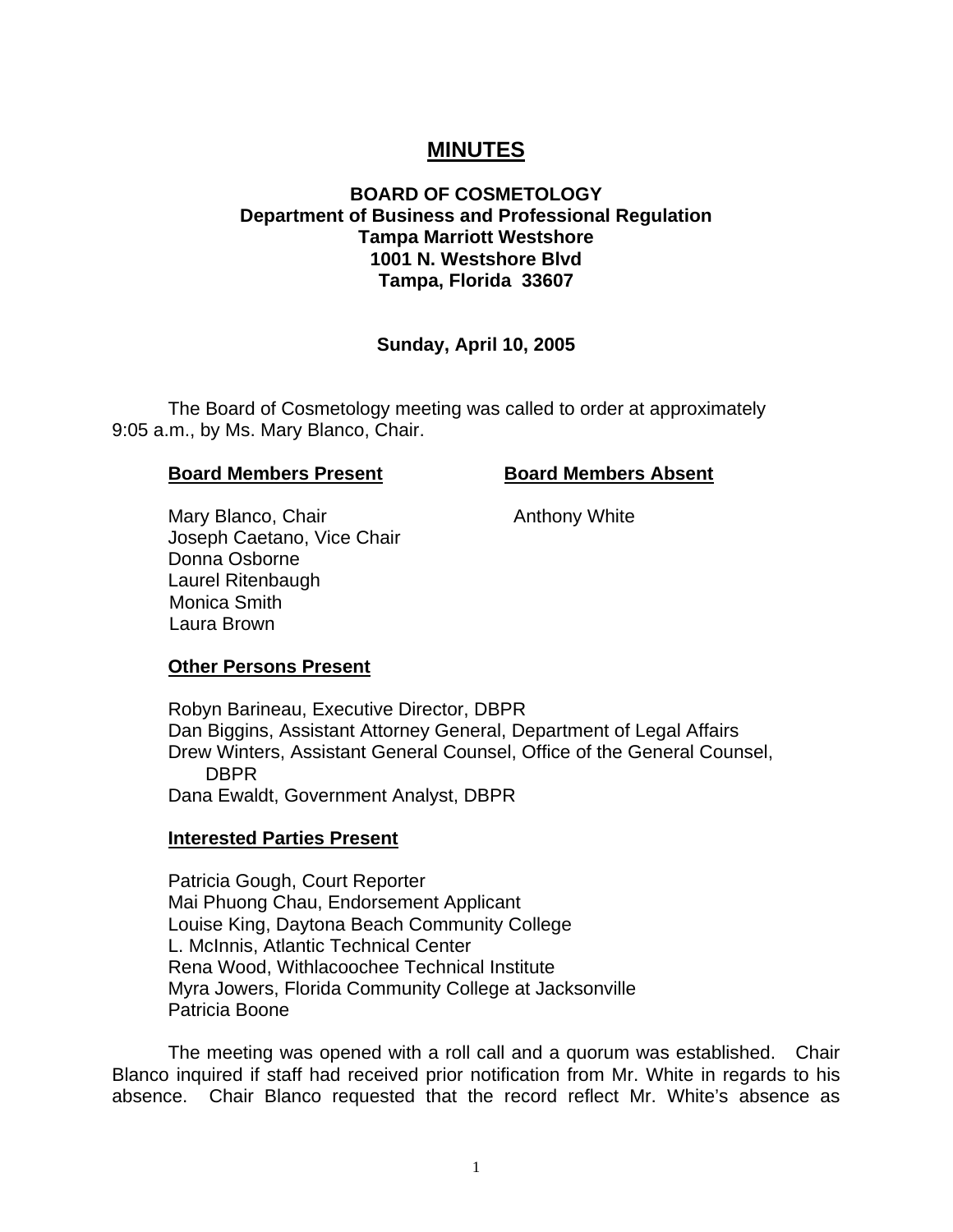unexcused since no prior notification was provided.

## **Approval of Minutes: January 9, 2005**

Mrs. Laura Brown moved to accept the minutes from the October 10, 2004, board meeting. Ms. Donna Osborne seconded the motion to accept the minutes and the motion passed unanimously.

## **Disciplinary Matters**

Mr. Dan Biggins, Assistant Attorney General, inquired if all the board members had received their board meeting materials and if the members had reviewed all the materials. All members responded in the affirmative to these questions.

### **Reinstatement**

Regarding Case No. 2003-002243 against Aleisha Stephens, of Delray Beach. Ms. Stephens was not present for the meeting. A notice of hearing was forwarded to Ms. Stephens on March 4, 2005, which was returned unclaimed to the department. In line with the final order, filed on June 4, 2004, the Respondent was ordered to pay an administrative fine in the amount of \$3,000 and costs of \$160.70, a suspension of her license until the fine and costs were paid in full, and she was to appear before the Board at the July 25, 2004, meeting in Tampa. To date, Ms. Stephens has not complied with the conditions of the final order. Ms. Osborne moved that the board find the Respondent was properly served and made a motion to deny the reinstatement of her license due to non-compliance. Mrs. Brown seconded the motion and the motion passed unanimously.

## **Informal Hearings**

Regarding Case No. 2004-055520 against Sa Tran Nguyen, of Riverview, Mr. Winters presented the department's case in this matter and suggested assessing a fine of \$1,000 and costs of \$115.77. Mrs. Brown moved that the board find the Respondent was properly served with the Administrative Complaint, that there was competent substantial evidence to support the allegations as set forth in the Administrative Complaint, that the Respondent committed the offenses as outlined in the Administrative Complaint, and impose a fine of \$1,000 and costs of \$115.77. Ms. Osborne seconded the motion and the motion passed unanimously.

Regarding Case No. 2004-053949 against Clipper Shop of Clermont, Mr. Winters presented the department's case in this matter and suggested assessing a fine of \$150 and costs of \$94.57. Mrs. Brown moved that the board find the Respondent was properly served with the Administrative Complaint, that there was competent substantial evidence to support the allegations as set forth in the Administrative Complaint, that the Respondent committed the offenses as outlined in the Administrative Complaint, and impose a fine of \$150 and costs of \$94.57. Ms. Osborne seconded the motion and the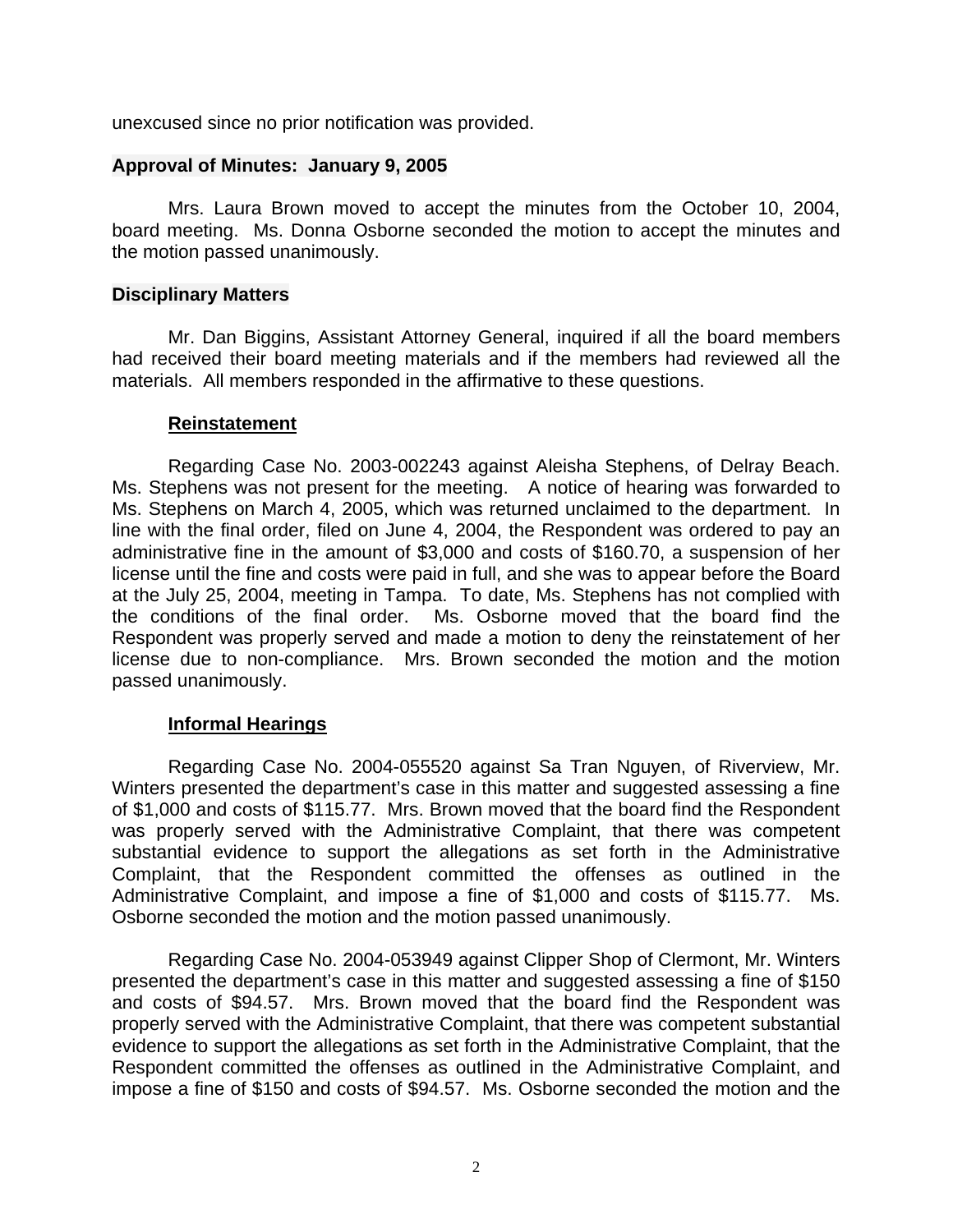motion passed unanimously.

## **Informal Hearings (Continued)**

Regarding Case No. 2004-039858 against Robin Dickey of Tampa, Mr. Winters presented the department's case in this matter and suggested assessing a fine of \$500 and costs of \$37.57. Mrs. Osborne moved that the board find the Respondent was properly served with the Administrative Complaint, that there was competent substantial evidence to support the allegations as set forth in the Administrative Complaint that the Respondent committed the offenses as outlined in the Administrative Complaint, and impose a fine of \$500 and costs of \$37.57. Vice Chair Caetano seconded the motion and the motion passed unanimously.

# **Motions for Waiver of Rights and Final Order**

Regarding Case No. 2004-025381 against Perfumeland of Orlando, Mr. Winters asked that this case be pulled from the agenda to be considered at a later date.

Unless otherwise stated, by appropriate motion the board found that the Respondent was properly served with the Administrative Complaint, the Respondent failed to respond within 21 days thereby waiving their right to elect a hearing in this matter, the board accepted the allegations as stated in the Administrative Complaint and adopted them as the findings of fact and conclusions of law of the board, and imposed the penalties shown below:

- Adrian Barrios: Boca Raton Case No. 2004-001127 \$1,000 fine and \$84.03 costs
- Kevin Bond, d/b/a Columbia Street Hair and Nail Studio; Orlando Case No. 2004-037938 \$500 fine and \$65.23 costs
- **Michael Harris: West Palm Beach** Case No. 2004-032264 \$500 fine and \$63.16 costs
- **JC Penney Company; West Palm Beach** Case No. 2003-092729 \$200 fine and \$116.31 costs
- Guillermo Delgado; Greenacres Case No. 2004-011874 \$1,000 fine and \$103.53 costs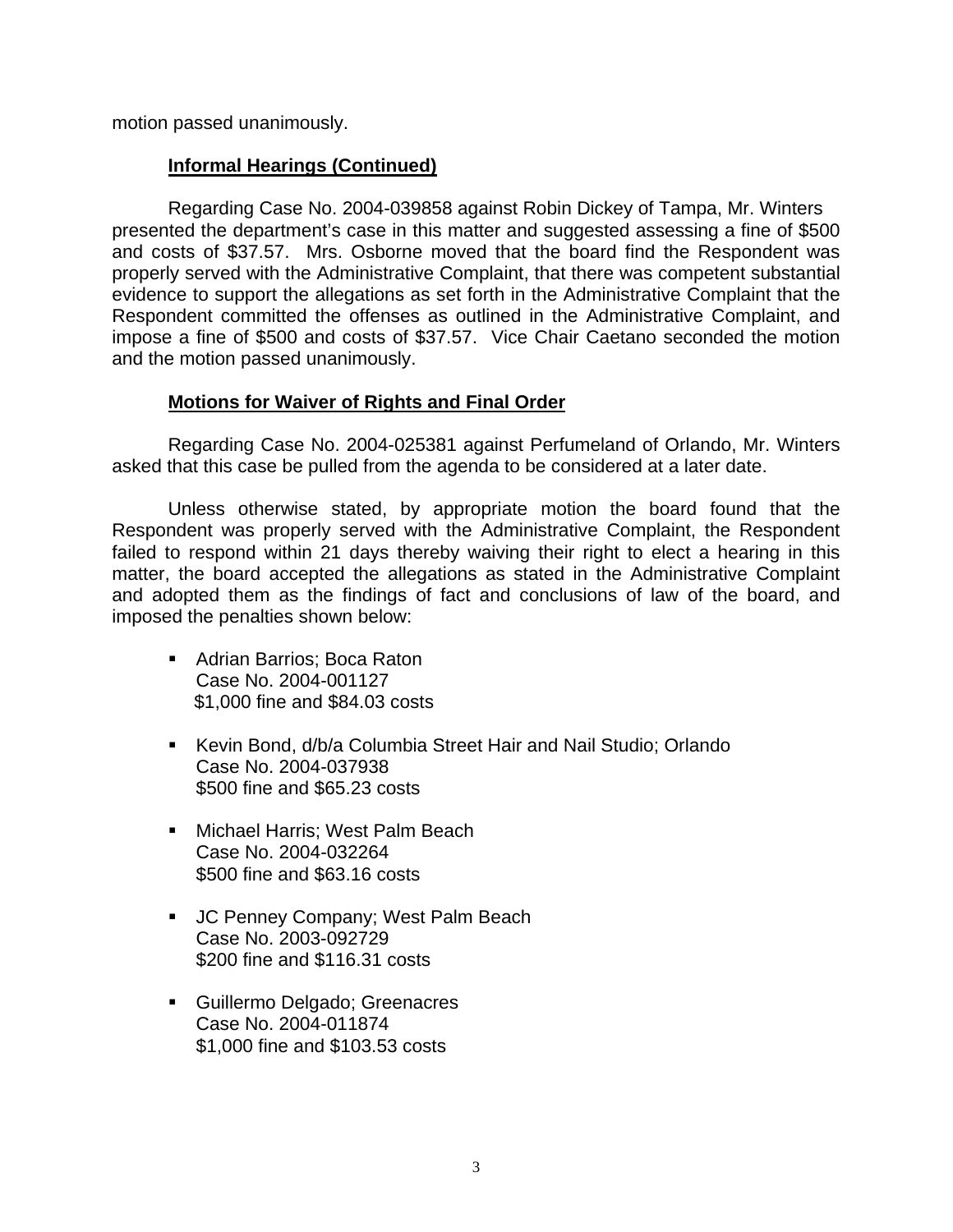- **Nail Famous and Spa; Boynton Beach** Case No. 2003-095596 \$350 fine and \$158.08 costs
- **Lien Thi Vo; Wellington** Case No. 2004-001186 \$550 fine and \$113.35 costs
- Nelson Sanchez; Palm Springs Case No. 2004-011878 \$500 fine and \$241.33 costs
- **La Ca'Sha Hair Salon; Palm Bay** Case No. 2004-028935 \$300 fine and \$86.85 costs
- **Kutting Edge Salon; Lady Lake** Case No. 2004-030051 \$500 fine and \$117.43 costs
- **Nail Garden; Eustis** Case No. 2004-025381 \$500 fine and \$78.28 costs
- **Denise Romero; Leehigh Acres** Case No. 2004-008223 \$500 fine and \$183.68 costs
- Nina's Hair Salon; Immokalee Case No. 2004-053673 \$600 fine and \$189.94 costs
- **Showtyme International Hair & More, Inc. Orlando** Case No. 2004-046881 \$50 fine and \$96.99 costs
- **Talk of the Town Hair and Nail Salon; High Springs** Case No. 2004-027029 \$500 fine and \$183.22 costs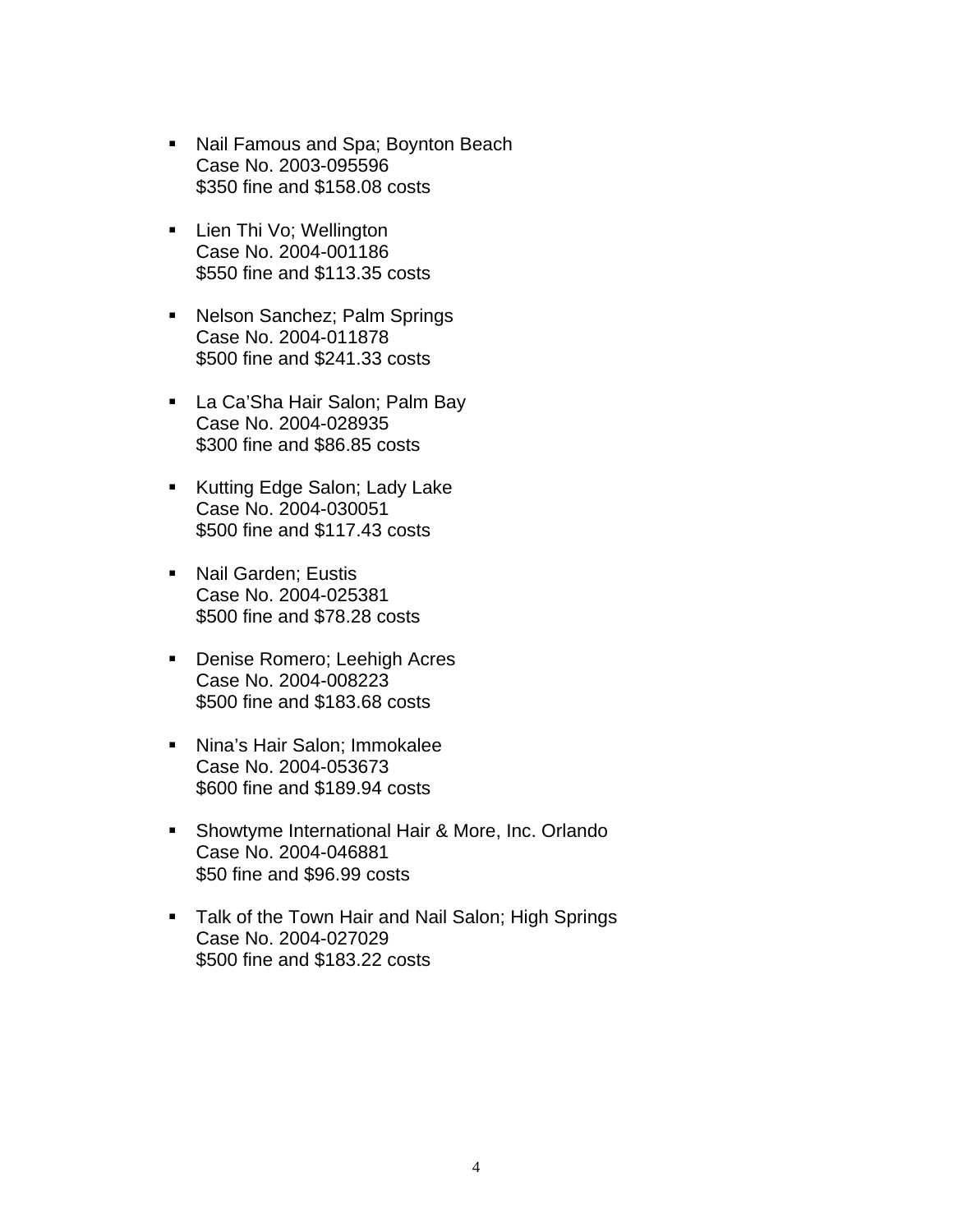## **Stipulations**

Unless otherwise stated, by appropriate motion the board found the Respondent to have committed the offenses as alleged in the Administrative Complaint and adopted the Stipulation of the parties as the board's final action regarding a penalty to be imposed on the Respondent as follows:

- **EXEGEND GROOMERS Salon; Lauderdale Lakes** Case No. 2004-035376 \$500 fine and \$201.04 costs
- B-Nails 2; Port Saint Joe Case No. 2004-030129 \$500 fine and \$79.79 costs
- Lucia R. Barros; Orlando Case No. 2003-096286 \$500 fine and \$316.57 costs
- **Phenom-A-Nails** Case No. 2004-012814 \$100 fine and \$97.21 costs
- **U.S. Nails; West Palm Beach** Case No. 2004-034299 \$250 fine and \$215.05 costs
- **Antonio Cioffi**; Jupiter Case No. 2004-004566 \$1,050 fine and \$110.39 costs
- **Thuy-Tien Tran** Case No. 2004-004570 \$1,300 fine and \$244.76 costs
- **Styles Unlimited; Tallahassee** Case No. 2004-040678 \$150 fine and \$129.83 costs
- **Tai Do Nguyen** Case No. 2004-048635 \$250 fine and \$87.00 costs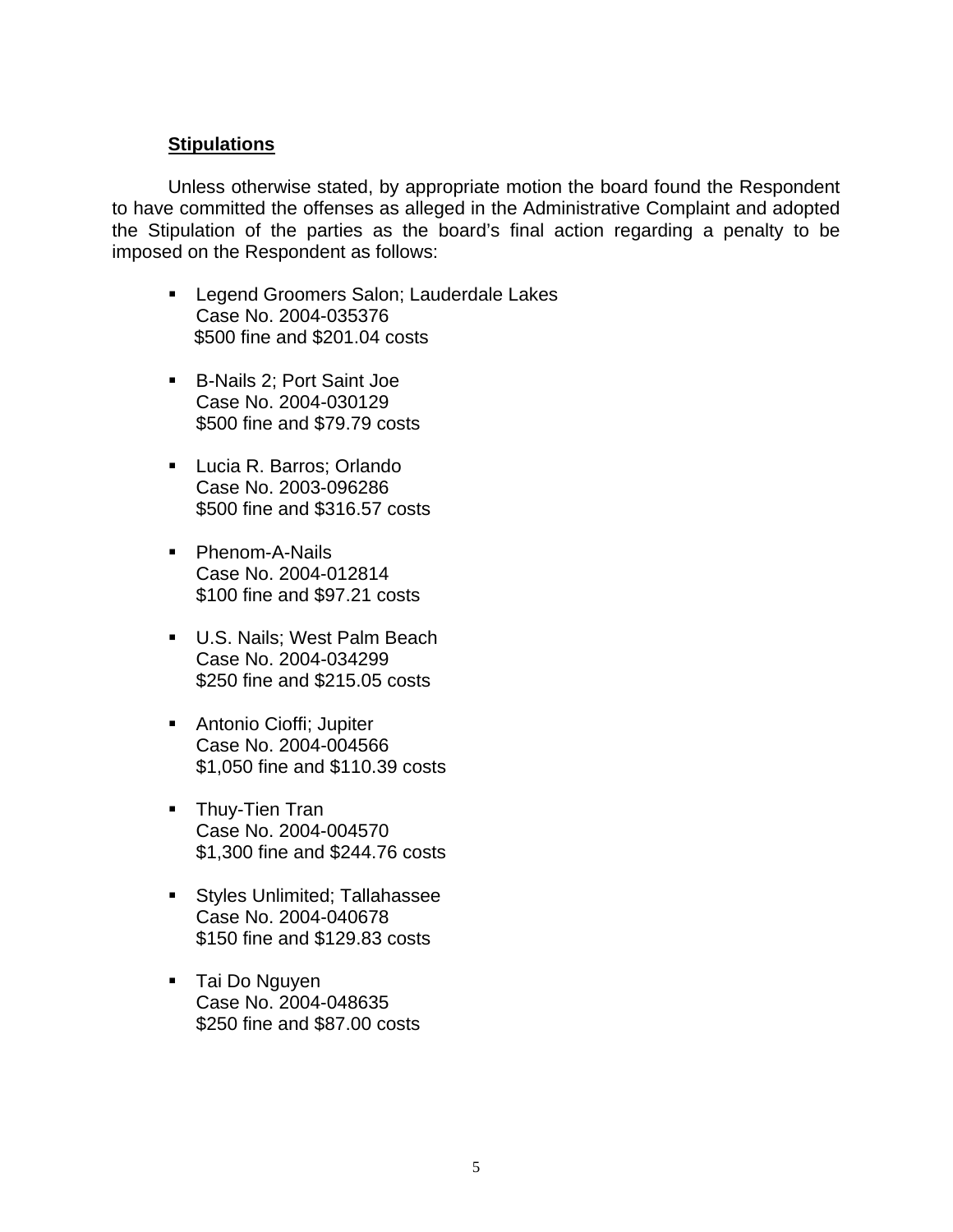- **Tran Trong, d/b/a Natural Nails; Live Oak** Case No. 2004-038027 \$250 fine and \$491.02 costs
- **Supercuts #9267; Port St. Lucie** Case No. 2004-019780 \$600 fine and \$97.61 costs
- **Thuy T. Tran; Palm Beach Gardens** Case No. 2004-002831 \$1,250 fine and \$126.14 costs
- **EXA** Zaher Sawari; Boynton Beach Case No. 2003-072201 \$1,000 fine and \$153.83 costs
- Patti's Hair Lounge / Patricia Blake; Wilton Manors Case No. 2003-060948 \$125 fine and no costs
- **Andy Vo; Wellington** Case No. 2004-001185 \$250 fine and \$97.61 costs

#### **Department Attorney Report**

Mr. Winters informed the board that there are currently 178 open cosmetology cases in the legal section.

The agenda action items regarding cases against salons and owners and final orders being placed on individual and / or business credit reports were tabled to the next agenda for presentation by Mr. Charles Tunnicliff, Assistant General Counsel.

## **Applications**

## **Application for Licensure by Endorsement**

**Ameenah Caputo / New York** This matter was resolved prior to the meeting; the application was pulled from the agenda.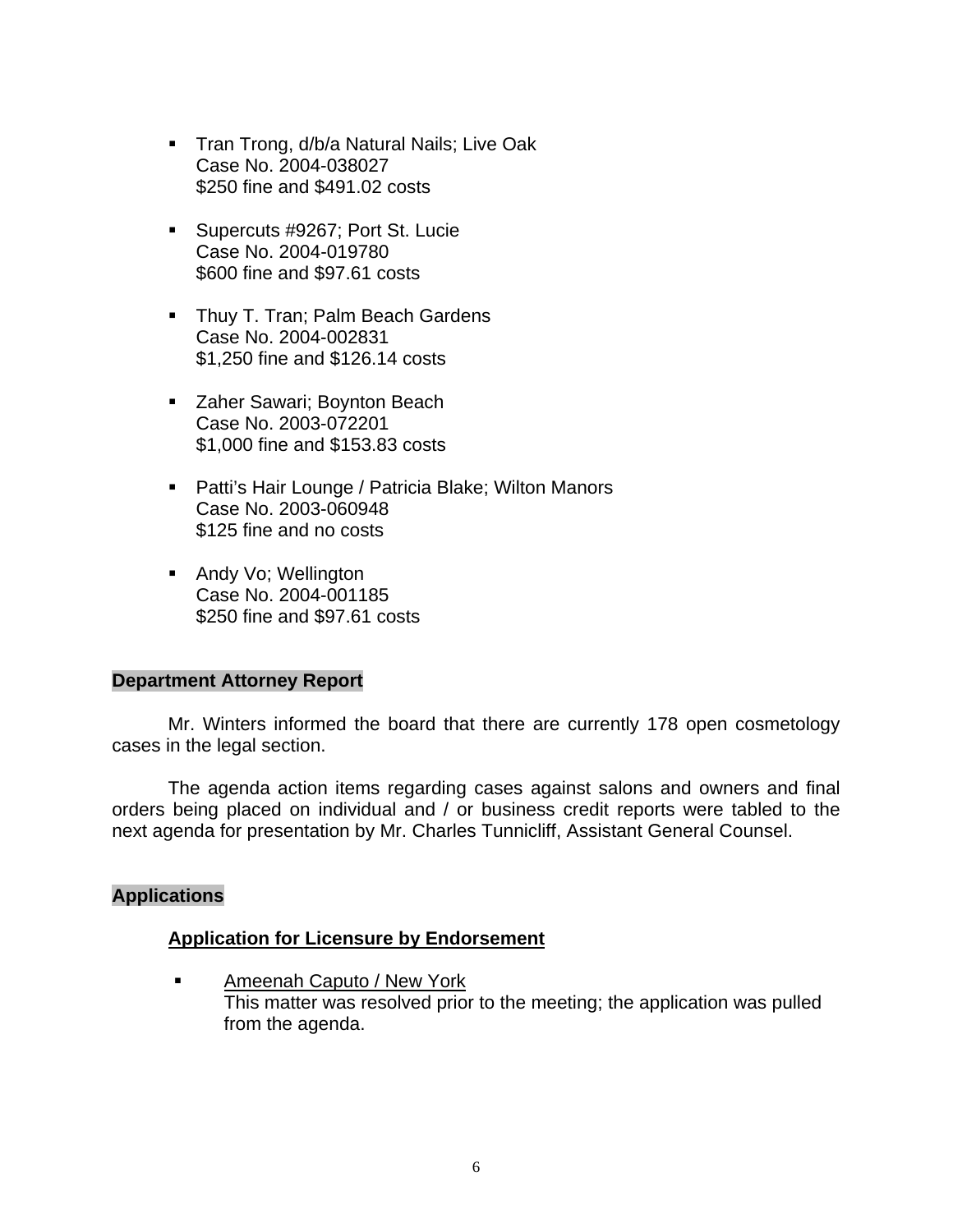# **Applications**

## **Application for Licensure by Endorsement (Continued)**

Mai Phuong Chau / Colorado

Ms. Chau was present and was sworn in by the court reporter. Ms. Barineau, Executive Director, informed the board that Ms. Chau was a attempting to obtain a Florida cosmetology license by endorsement. The licensure certification from Colorado indicates that there are open / unresolved disciplinary actions against Ms. Chau's manicurist license. Ms. Chau is currently in a probationary status with the state of Colorado until November 2005. After review and discussion of the case, it was determined that the Colorado case was against all of the employees and the salon owner / employer, as well as Ms. Chau. The board expressed concerns with the violations of sanitation, blade usage and of methyl methacrylate (MMA) being used in the salon. Mrs. Brown addressed Ms. Chau with several general questions in regard to sanitation procedures, as well as the identification of MMA. All the responses given by Ms. Chau were not acceptable to the board. There were several suggestions that the application be tabled until the Colorado probationary period was satisfied. Chair Blanco pointed out that Ms. Chau would be able to satisfy the 240 hour education requirement before the probationary period was terminated. Ms. Chau admitted that she is currently enrolled in a 240 hour nail program. Mr. Biggins reminded the board that application denial [versus tabling] should be the course of action due to the statutory time frame constraints for application processing. Mrs. Brown made a motion that the application for endorsement be denied based on the current disciplinary proceedings of another state. Ms. Osborne seconded the motion and the motion passed unanimously. After the motion, Chair Blanco reminded Ms. Chau that once she had completed her nail program, she would be eligible to reapply for licensure.

# **Applications for Hair Braiding Courses**

- Princess Khadijah's Natural Hair Braiding School Ms. Osborne moved to approve this course application. Ms. Smith seconded the motion and the motion passed unanimously.
- Jiggy Styles Hair Salon

Ms. Barineau pointed out that the completion certificate does not reflect the placement of the student name / identification. Ms. Osborne moved to approve this course application with the contingency that the course completion certificate be corrected and sent to the Executive Director within 30 days. Vice Chair Caetano seconded the [contingency] motion and the motion passed unanimously.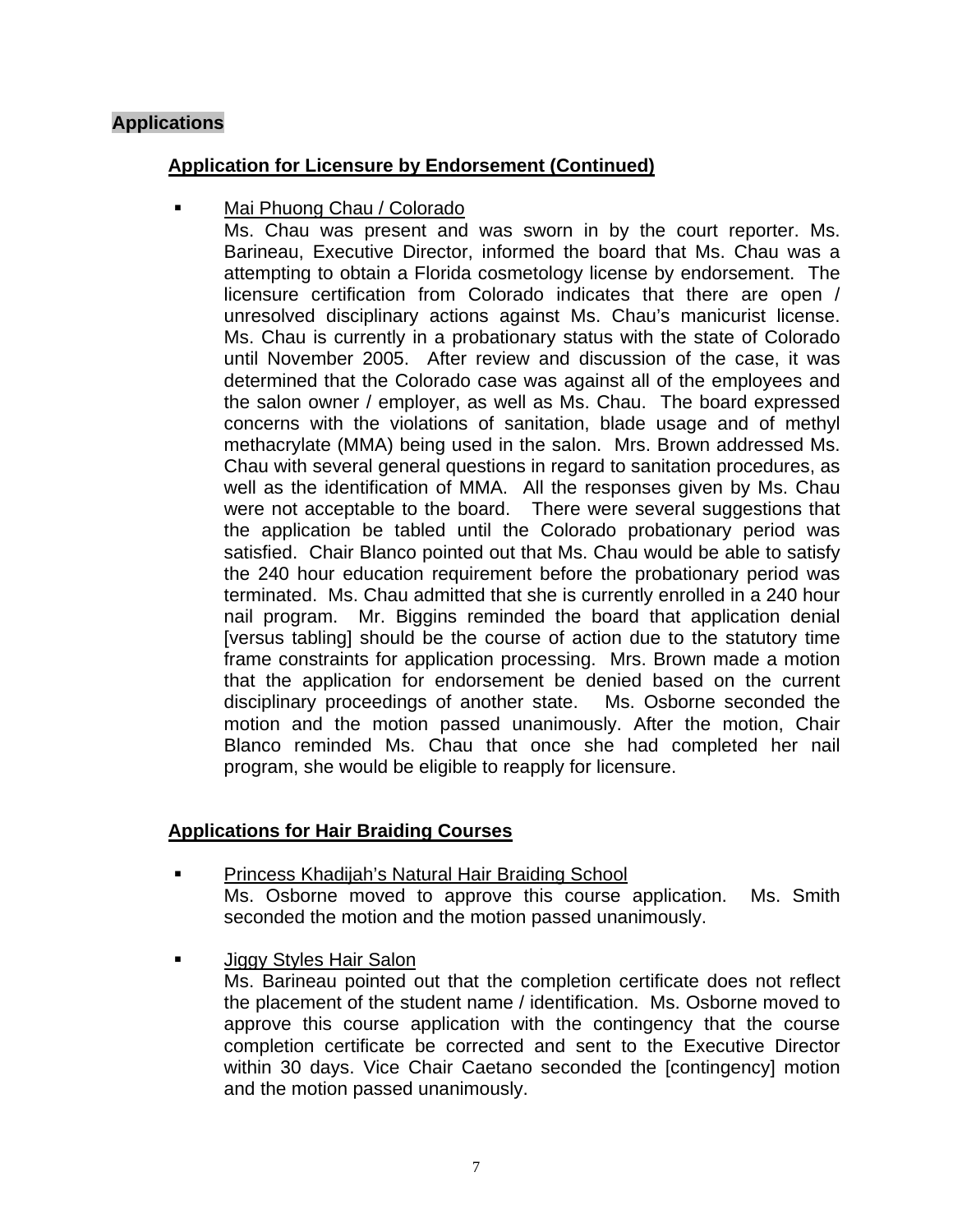Tresses International Gallery

After review and discussion of the course material, the board felt that the material contains information that should not be included in this course, i.e., the references to cosmetic products. Ms. Osborne made a motion to deny the course application. She is requesting that a more specific course outline be submitted. Mrs. Brown seconded the motion and the motion passed unanimously.

- **Academies of Technology** Mrs. Brown made a motion to approve this application. Ms. Osborne seconded the motion and the motion passed unanimously.
- Angelene Foreman Ms. Osborne made a motion to deny this application based upon nonpertinent information being included in the course material. Mrs. Brown seconded the motion and the motion passed unanimously.

# **Applications for Body Wrapping Courses**

World Class Academy of Beauty

Ms. Barineau pointed out that the course has been submitted as a 16 hour course versus the 12 hours required. After review and discussion of the material, Ms. Osborne made a motion to deny the application. The submitted material is illegible; the copies are too dark or have been cut off by the copier. If the provider wishes to resubmit the course material they should be clear enough to read. Vice Chair Caetano seconded the motion and the motion passed unanimously.

**Example 2** Academy of Healing Arts Mrs. Brown made a motion to approve this application. Ms. Osborne seconded the motion and the motion passed unanimously.

## **Continuing Education Course Applications**

Ms. Smith recused herself from being able to vote on these applications. The Aesthetic Congress Communications and her employer have business dealings with one another.

- Sound and Music in the Spa 1 hour (Live) Ms. Osborne made a motion to approve this application. Mrs. Brown seconded the motion. The motion passed unanimously.
- Hyperpigmentation Solutions 1 hour (Live) Ms. Osborne made a motion to approve this application. Mrs. Brown seconded the motion. The motion passed unanimously.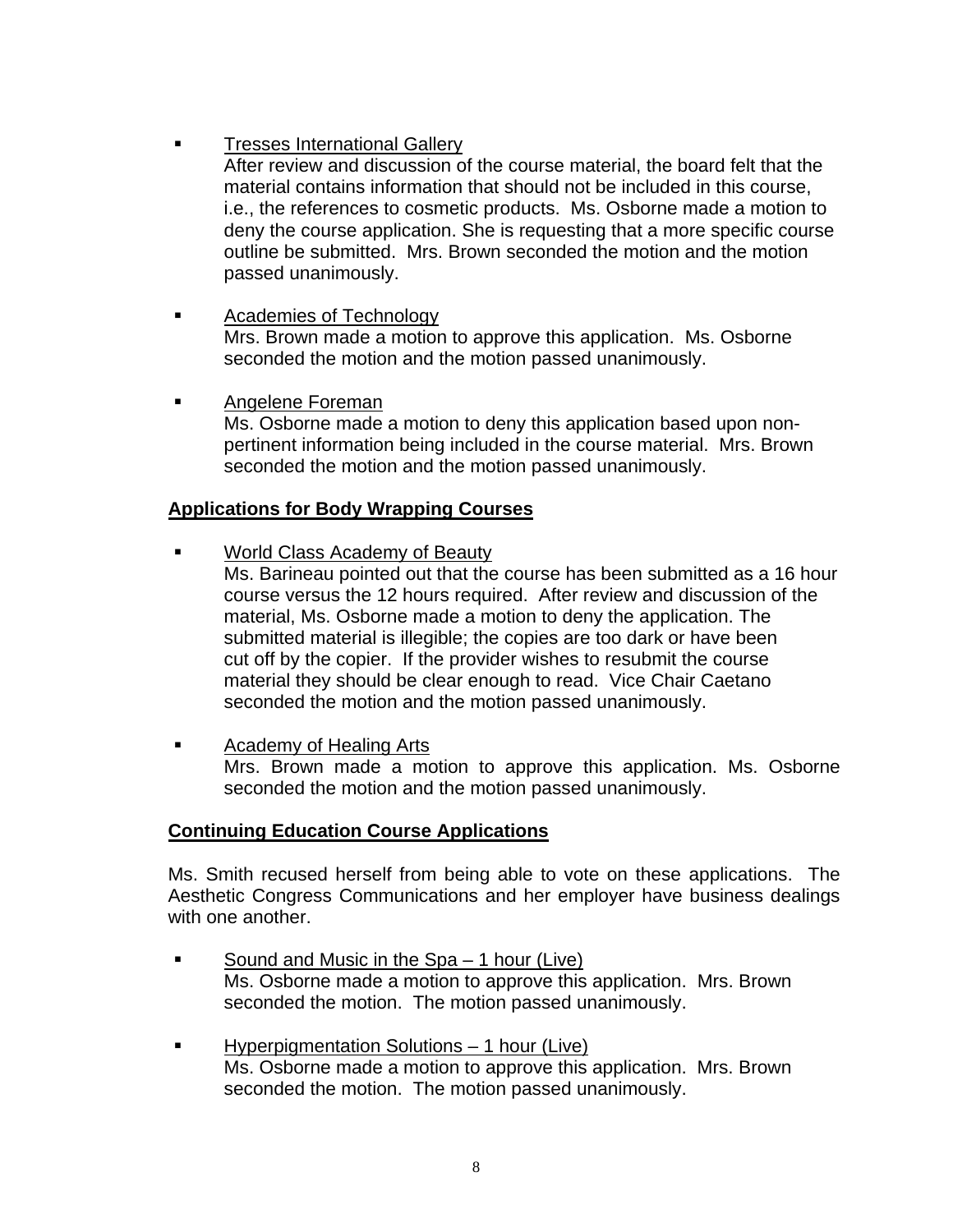- Creative Marketing Advertising and PR for the Skin Care Salons and Spas – 1 hour (Live) Mrs. Brown made a motion to approve this application. Vice Chair Caetano seconded the motion. The motion passed unanimously.
- Skin Care of the Future 1 hour (Live) Mrs. Brown made a motion to approve this application. Vice Chair Caetano seconded the motion. The motion passed unanimously.
- The Latest in Medical Facial Rejuvenation Treatments 1 hour (Live) After review and discussion of the course material, Chair Blanco made a motion to deny this application. She felt the material addressed [cosmetic] medical procedures, that it is not specific enough to esthetics and the information being presented was out of the cosmetology realm / scope of authority. Her concern was that a Facial Specialist might interpret the course material as authorization to perform the [cosmetic] medical procedure. Vice Chair Caetano seconded the motion for denial. The motion was opposed by Ms. Ritenbaugh; she felt like the material would help the Facial Specialist recognize the signs of a [cosmetic] medical treatment and not necessarily authorizing the Facial Specialist to perform the medical treatment.
- $\blacksquare$  All About Acne 1 hour (Live) Ms. Osborne recused herself from voting on this course application due to knowing the instructor personally. After discussion of the material, Ms. Brown made the motion to deny the application. She had concerns regarding the evasiveness of the extractions. Mrs. Brown felt like more clarity was needed on the treatment of acne versus extraction. Vice Chair Caetano seconded the motion and the motion passed unanimously.
- Help I'm Over 40 and my Skin is Dry and Breaking Out 1 hour (Live) Ms. Osborne made the motion to approve this application. Vice Chair Caetano seconded the motion. The motion passed unanimously.
- Exotic Body Wraps from Around the World 1 hour (Live) Ms. Osborne made the motion to approve this application. Ms. Ritenbaugh seconded the motion. The motion passed unanimously.
- Why Peels 1 hour (Live) Ms. Osborne made the motion to approve this application. Ms. Ritenbaugh seconded the motion. The motion passed unanimously.
- **EXECUTE:** Microcurrent and Anti-Aging Esthetics 1 hour (Live) Ms. Osborne made the motion to approve this application. Mrs.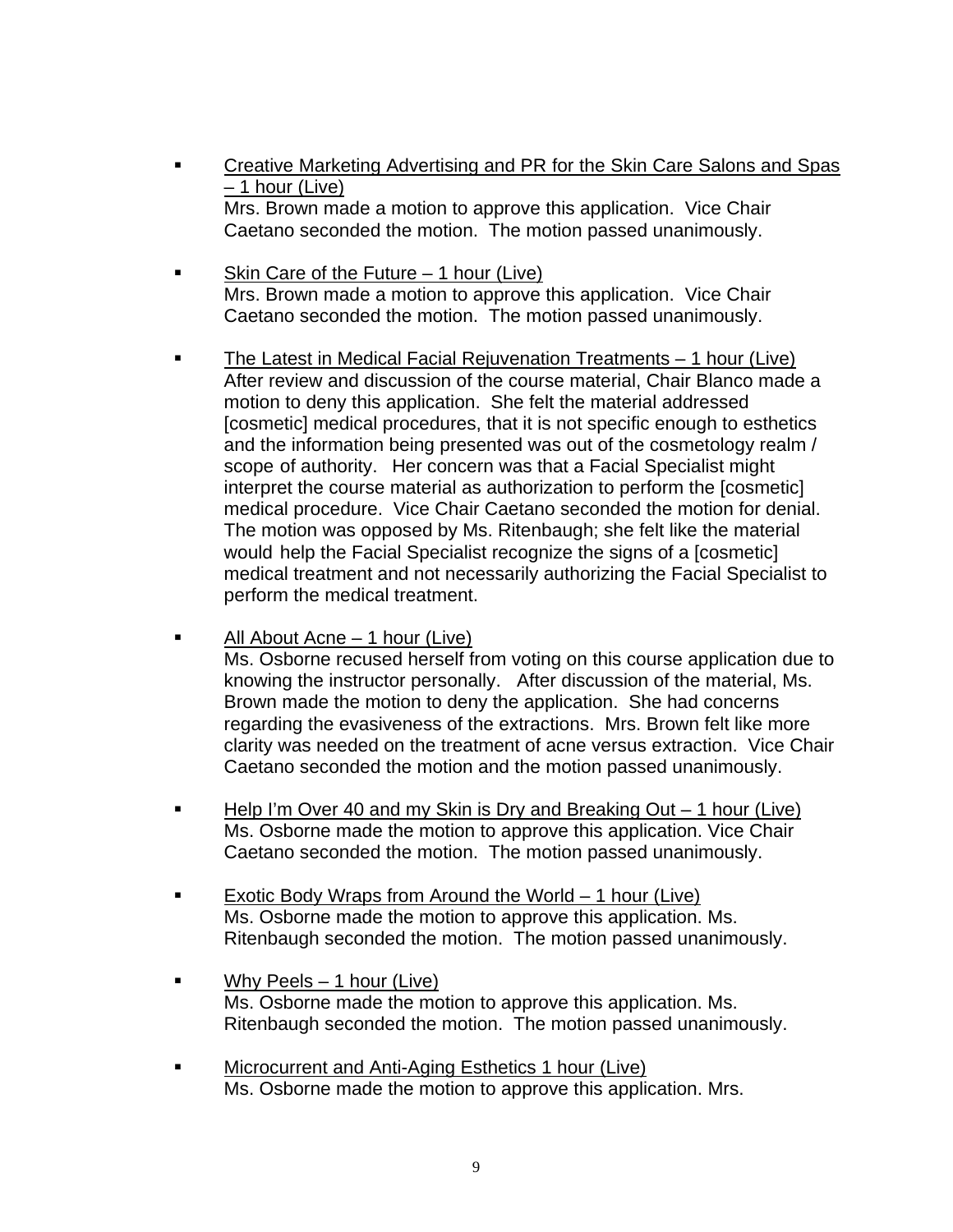Brown seconded the motion. The motion passed unanimously.

## **Committee Reports**

## **Continuing Education Committee – Mary Blanco, Chair**

There was no Continuing Education Committee report. Chair Blanco asked Mrs. Brown if she would be willing to serve as Chair this committee. Mrs. Brown accepted the assignment. Staff will notify the Continuing Education Office of the change.

## **Rules Committee – Donna Osborne, Chair**

Ms. Osborne reported that she is experiencing opposition from the industry to the proposed legislation. Ms. Osborne added that the National Coalition of Esthetics & Related Associations (NECA) is supportive of the current proposed legislation. However, the National Cosmetology Association (NCA) is showing opposition to the increase of hours and to licensure of booth renters.

### **Legislative Committee – Laura Brown, Chair**

There was no Legislative Committee report.

#### **New Business**

As per section 455.203, F.S., Chair Blanco made a motion to approve the new Executive Director, Robyn Barineau. The motion was seconded by Ms. Osborne and the motion passed unanimously.

#### **Other Business**

## **Executive Director's Report**

#### Financial Report, December 31, 2004, Operating Account

Ms. Barineau informed the board that as of December 31, 2004, their cash balance was (\$430,939). Questions arose of ways to possibly increase revenue. Ms. Barineau pointed out, that the board may want to consider increasing revenue by adjusting fees that are not currently at the statutory cap. Also, the board may want to consider amending the current rule to allow for biennial salon inspections rather than annual inspections.

#### **Board Attorney Report**

#### Disciplinary Guidelines

Mr. Biggins mentioned the guidelines are a meaningful range between a violation and the penalty. At this point, the board agreed to table this matter for further discussion at the next board meeting.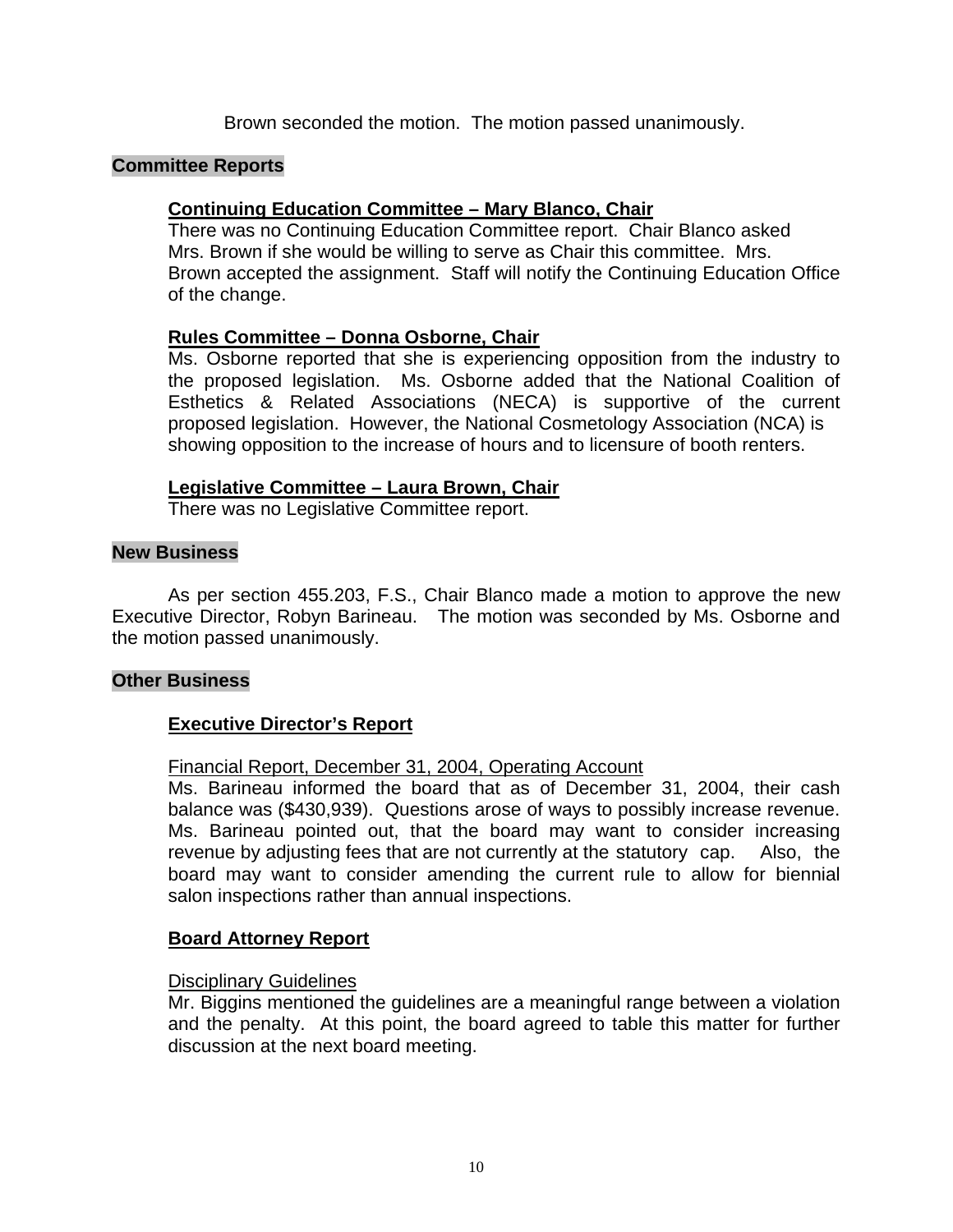Rule 61G5-18.011, F.A.C. – Initial Licensure or Registration Requirement for Instruction on Human Immunodeficiency Virus and Acquired Immune Deficiency Syndrome; Course Content and Approval Requirements

Mr. Biggins, Assistant Attorney General, will draft the rule, for amendment, to read as follows:

(3) -"All educational courses on HIV and AIDS which are taught to fulfill the requirements for initial licensure or registration under Chapter 477, F.S., shall be approved by the Board. To be considered for the Boards' approval, courses on HIV and AIDS shall consist of 4 hours combined education of:"

Vice Chair Caetano made a motion to accept this rule amendment. Ms. Osborne seconded the motion and the motion passed unanimously.

Rule 6E-2.004, F.A.C - Standards and Procedures for Licensure

The board agreed to amend rule 61G5-20.002, Florida Administrative Code, by adding section (1)(d) as follows:

-"Submit proof of compliance with all local building and fire codes." Vice Chair Caetano made a motion to accept this rule amendment. Ms. Osborne seconded the motion and the motion passed unanimously.

# **Board Member Comments**

Per the board's request, Ms. Barineau mentioned the pass / fail rates for cosmetology examination candidates for the period of June 2004 through February 2005. The rate for the initial exam: 3,400 exams given - 1, 299 passed. The rate for the retake exam: 256 given – 43 passed. Concerns were expressed over the rates. Avenues of improvement need to be researched.

Ms. Osborne has specific concerns with Promissor in regards to special need candidates. She added that the low passage rate may be contributed to students with non-documented special needs. Ms. Ritenbaugh is receiving student feedback that the examination content is not curriculum weighted.

Chair Blanco, Ms. Osborne, Ms. Ritenbaugh and Mrs. Brown mentioned the former presentation by NIC regarding the national testing program and their desire to utilize national testing. The board asked Ms. Barineau to research a national testing vendor for the cosmetology examination.

Ms. Osborne expressed her interest in the reinstatement of practical examinations for licensure.

## **Chairperson Comments**

Chair Blanco had no additional comments.